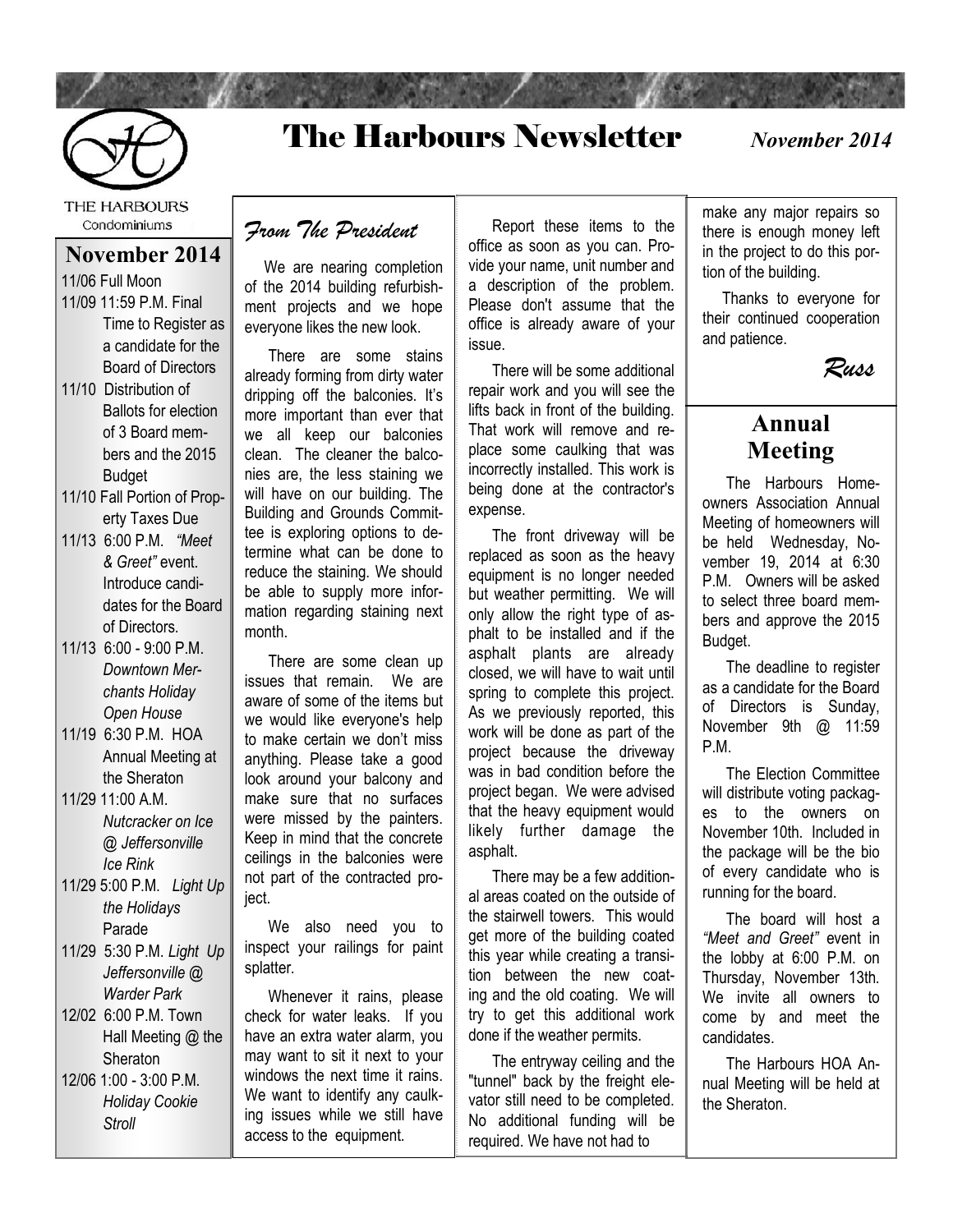

## **The Harbours Newsletter**

#### *November 2014*

### *Energy Conservation*

 In October 2014, we achieved a milestone in our energy conservation. Historically we have consumed 66,000 Kilowatts during the month of October and this year we only used 51,000.

 This milestone has taken several years and it started in 2011 when Lee Ann Page (prior board member) initiated a program to convert approximately 200 interior Flood Lights to energy efficient CFL's. More recently, updates to our common areas have included new heaters, replacing old hallway lighting with LED fixtures, and converting of some the garage lighting.

 With all this effort, one would think that our energy costs have been reduced . . . unfortunately that is not the case. In January 2011, our average cost per kilowatt hour was \$ .07 compared to our current rate in October 2014 of \$ .11, which represents an increase of \$ .04/ kilowatts per hour, a 36% increase.

 October is traditionally a low consumption month as outside temperatures are relatively stable. In comparison we used 3 times as much energy in January 2014 (150,500 kw/hours) due to an extremely cold winter.

 In our 2015 Proposed Budget the Electric Expense is budgeted at \$121,000. This is based on an estimated \$ .115 kilowatt/hour usage rate. As energy costs continue to climb our goal will be to strive for cost containment by reducing consumption and upgrading systems whenever appropriate.

### *Notes from the P.M.*

**Pets** . . . There have been several complaints regarding residents not picking up after their pets. For your convenience, there are plastic bags provided in the pet station so you can properly dispose of your pet's waste.

 Residents also continue bringing their pets through the main lobby and use the main elevator. This is against our Pet Policy. We will begin viewing the security tapes of the main lobby to identify residents who bring their pet(s) through the main lobby.

 Residents who do not abide by the pet polices will be sent notices and fined accordingly. Our pet policies and applicable fines are available on our website under Association Resource Materials/Governing Documents/Pet Rules, as revised December 2009.

*Cigarette Butts* . . . There have been numerous reports that cigarette butts are being discarded from balconies. Especially damaging and dangerous are the ones discarded above the townhomes. Townhome owners have reported that discarded cigarettes have burned their lawn furniture, grill covers, etc. *THIS IS OBVIOUSLY A SERI-OUS FIRE HAZARD!* Please use an ashtray when disposing of lighted cigarettes.

*A Very Special "Thank You"* . . . As you may have noticed, several Halloween decorations were placed throughout the building again this year. Connor Strohm was the gracious benefactor who provided both the festive décor and his time to bring the Halloween Spirit to The Harbours. Thank you, Connor.

#### *Building Exterior* . . .

 We will schedule the windows to be cleaned after the contractors complete the exterior painting project this month.

The asphalt area in front of our building will be resurfaced very soon.

 The Building & Grounds Committee will continue to meet with the contractors and engineer to address concerns and suggestions.

*Daniel*



#### **Capital Improvement Projects**

 The following projects have been targeted to be completed in November:

1. New Front Doors

The front doors to the lobby are scheduled to be replaced.

2. Asphalt:

The asphalt near the main entrance will be addressed, weather permitting.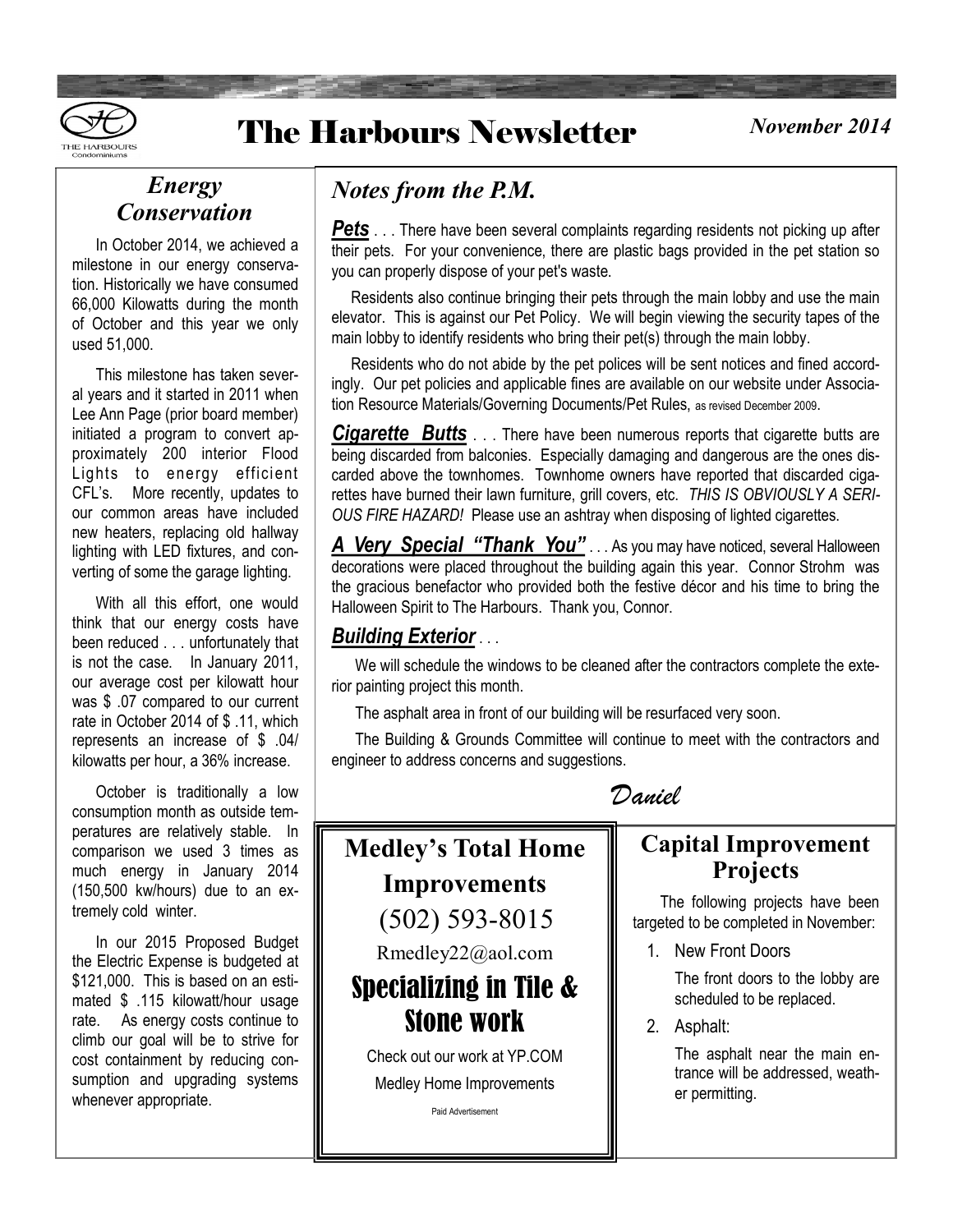

## The Harbours Newsletter *November 2014*

### **Town Hall Meeting**

A Town hall meeting has been scheduled for Dec 2<sup>nd</sup> at the Sheraton and will start at 6:00 PM. The two topics for discussion are the painting of the balcony railings and the monitoring and control of contractors on our property.

 The painting of our balcony railings has been an issue for many years. Several options regarding the patio railings are being considered and will be presented for consideration and comments.

 The contractor discussion will address contractor requirements, responsibilities and rules regarding work hours, clean-up, insurance and permits. Additional suggestions and concerns regarding contractors that owners consider important are welcome.

### **Survey Questions, Election Package, Etc.**

 Included in this year's election package are four survey questions. These questions are non binding but they allow the board to hear what the majority of the owners who vote think regarding specific issues.

 Rodefer Moss & Company will count the ballots for the board of directors and the budget, however we will use volunteers to tally the survey questions. This will help minimize the Annual Election expenses.

 The first sheet of your package will identify how many pages should be included in your package. Please be sure you have a complete package before you begin voting.

 We encourage owners who will not be attending the Annual Meeting to submit your votes directly to Rodefer Moss & Company.



### **HOA Utility Recap for October 2014:**

Cost per sq.ft. for October:

| Electricity: | \$.0235  |
|--------------|----------|
| Water:       | \$.0085  |
| Sewer:       | \$ .0195 |

Type of Unit & Square Footage:

| Type of Unit    | SQ<br>FT |
|-----------------|----------|
| AΑ              | 845      |
| Α               | 992      |
| B               | 987      |
| ΒB              | 1,974    |
| BC              | 1,929    |
| ВD              | 1,800    |
| С               | 942      |
| <b>CF</b>       | 2,140    |
| D               | 813      |
| E               | 1,353    |
| ΕE              | 1,500    |
| F               | 1,198    |
| G               | 1,420    |
| T               | 2,469    |
| U               | 1,832    |
| V               | 1,358    |
| W               | 3,537    |
| Χ               | 1,988    |
| Υ               | 1,988    |
| Z               | 1,957    |
| TH <sub>1</sub> | 1,953    |
| TH <sub>2</sub> | 1,903    |

Example: Type E Unit October Electricity for E Units: 1,353 sq.ft.  $\times$  \$.0235 = \$31.80 October Water for E Units: 1,353 sq.ft.  $\times$  \$.0085 = \$11.50 October Sewer for E Units: 1,353 sq.ft. x \$.0195 = \$ 26.38